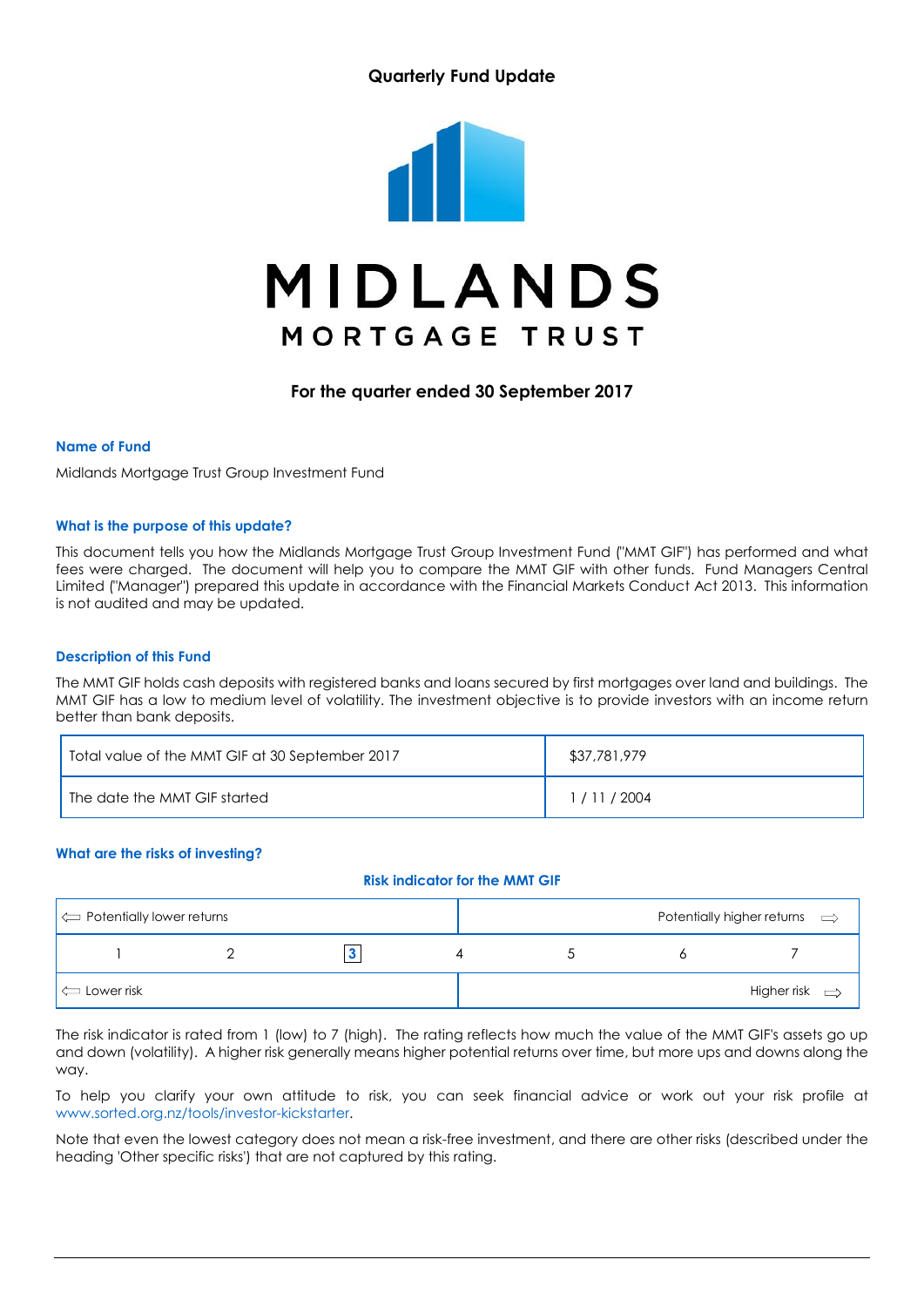This risk indicator is not a guarantee of a fund's future performance. The risk indicator is based on the returns data for the 5 year period ending 30 September 2017. While risk indicators are usually relatively stable, they do shift from time to time. The risk indicator will be updated in future fund updates.

See the Product Disclosure Statement (PDS) for more information about the risks associated with investing in the MMT GIF.

### How has the Fund Performed?

|                                                                           | <b>Average over past 5 years</b> | Past year |
|---------------------------------------------------------------------------|----------------------------------|-----------|
| <b>Annual return</b><br>(after deductions for charges and tax)            | 4.85%                            | 4.85%     |
| <b>Annual return</b><br>(after deductions for charges but before tax)     | 4.85%                            | 4.85%     |
| Market index annual return<br>(reflects no deduction for charges and tax) | 3.72%                            | 3.29%     |

The MMT GIF does not pay tax on investor income, it does however deduct withholding tax from individual investor returns at their elected withholding tax rate. See the PDS for more information on tax.

The market index annual return is based on the weighted average registered banks' six month deposit rates (as published by the Reserve Bank).

Additional information about the market index is available on the offer register.



# Annual Return Graph

The graph shows the MMT GIF annual return after charges and tax for each of the last 10 years ending 31 March, up to 31 March 2017. The last bars show the average annual return over the last 10 years, up to 30 September 2017.

Important: This does not tell you how the fund will perform in the future.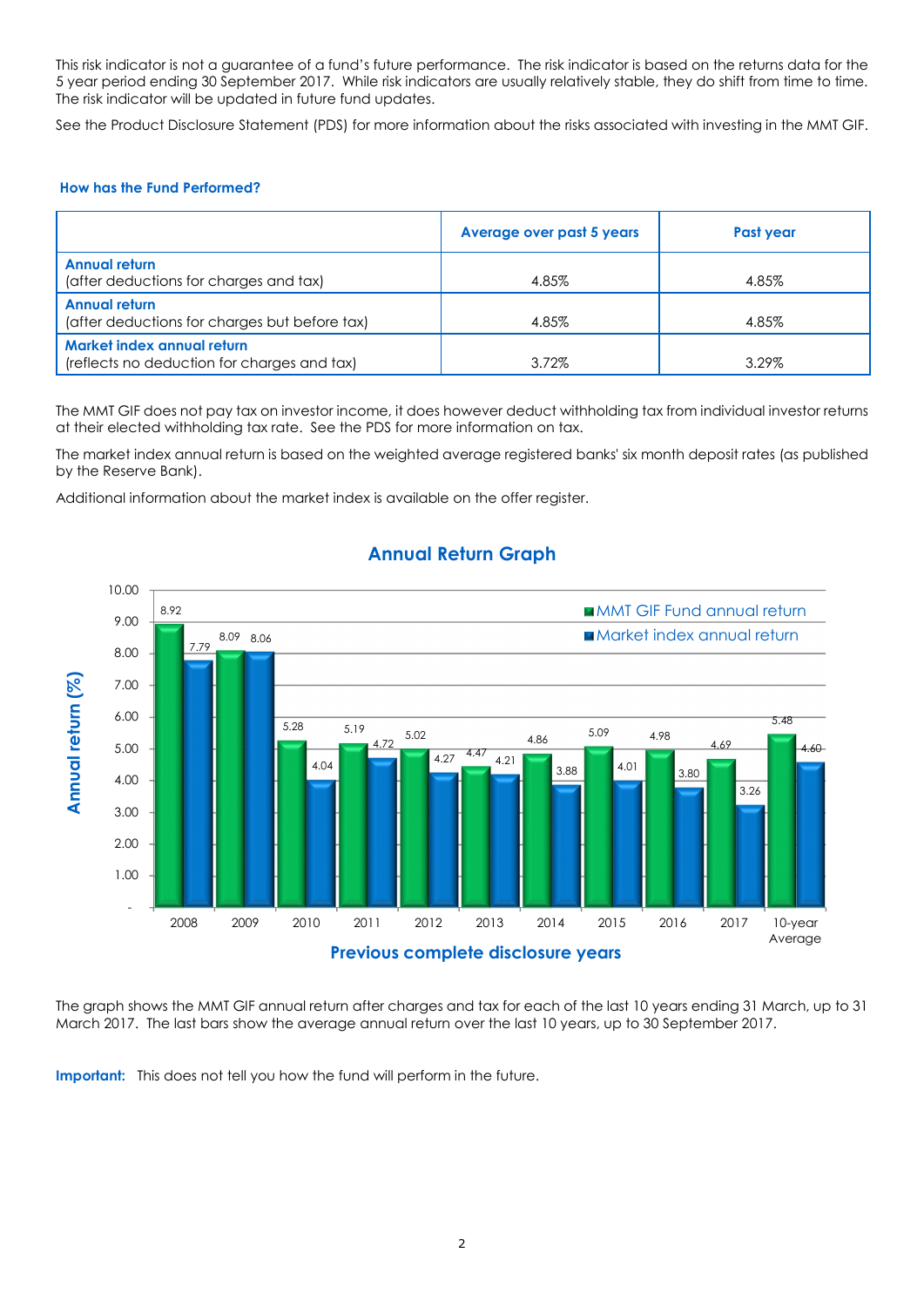#### What fees are investors charged?

Investors in the MMT GIF are charged fund charges. In the year to 31 March 2017 these were:

|                                                           | % of net asset value |
|-----------------------------------------------------------|----------------------|
| <b>Total MMT GIF charges <math>[A = B + C]</math></b>     | 2.11%                |
| Which are made up of -                                    |                      |
| Total management and administration charges $[B = D + E]$ | 2.11%                |
| Including -                                               |                      |
| Manager's basic fee [D]                                   | 1.75%                |
| Other management and administration charges [E]           | 0.36%                |
| <b>Total performance-based fees [C]</b>                   | Nil                  |
|                                                           |                      |
| <b>Other charges</b>                                      | Nil                  |

Investors may also be charged individual action fees for specific actions or decisions (for example, for withdrawing from or switching funds). See the PDS for more information about those fees.

#### Example of how this applies to an investor

Small differences in fees and charges can have a big impact on your investment over the long term.

Jane had \$10,000 in the fund at the start of the year and did not make further contributions. At the end of the year, Jane received a return after fund charges were deducted of \$482 (that is 4.82% of her initial \$10,000). Jane paid no other charges. This gives Jane a total return after tax of \$482 for the year before the deduction of withholding tax at her elected withholding tax rate.

#### What does the Fund invest in?

This shows the types of assets that the MMT GIF invests in.



Unlisted property is first-ranking mortgages secured over New Zealand properties. Cash and cash equivalents are on-call deposits with New Zealand registered banks. New Zealand Fixed Interest is term deposits with New Zealand registered banks.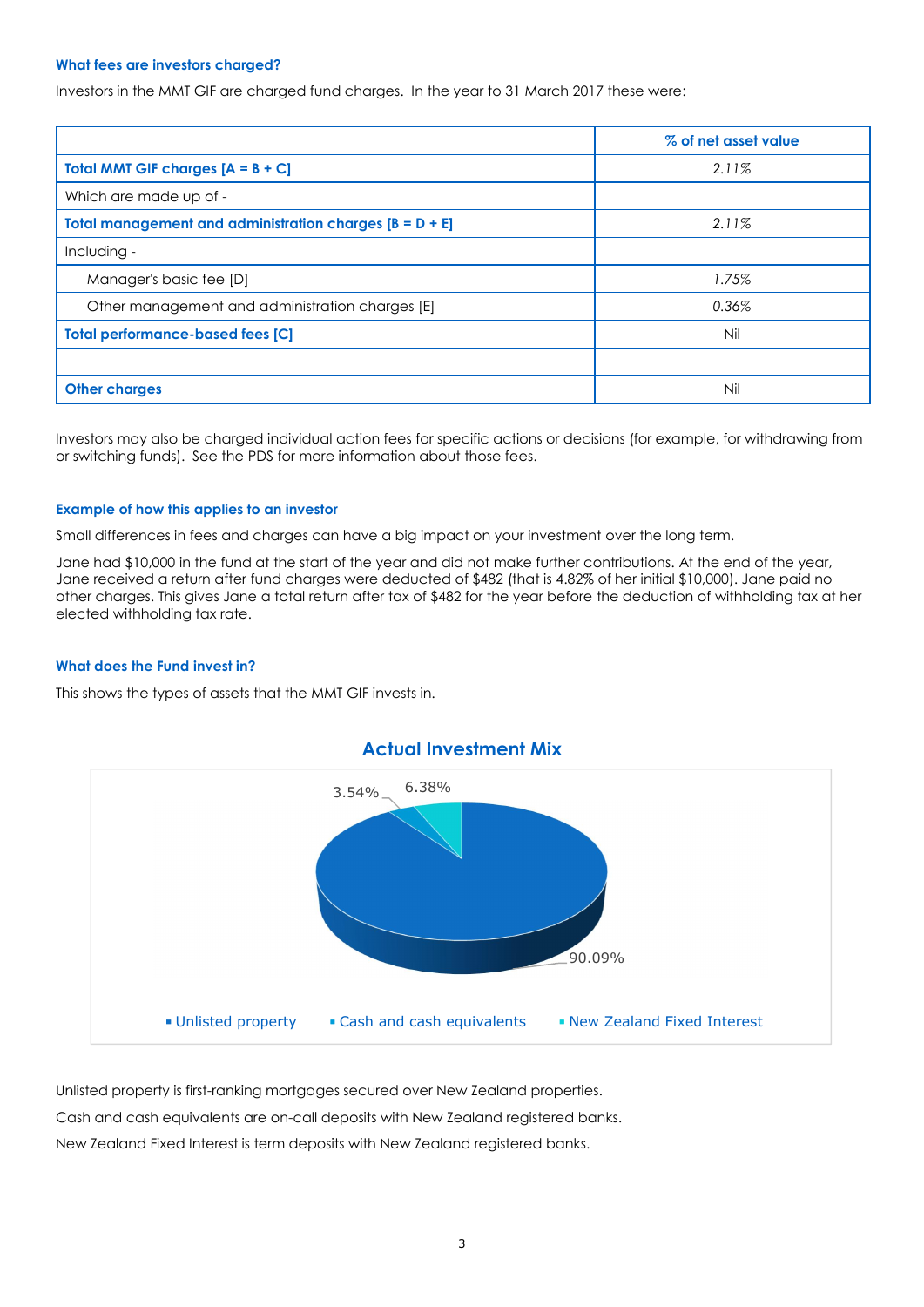# Top 10 Investments

|                              |             | % of fund net |                           |         |                      |
|------------------------------|-------------|---------------|---------------------------|---------|----------------------|
| <b>Asset name</b>            |             | assets        | <b>Type</b>               | Country | <b>Credit rating</b> |
| ANZ Call Account             |             | 3.51%         | Cash and cash equivalents | NZ.     | AA-                  |
| 8503400.2                    | Commercial  | 3.50%         | Unlisted property         | NZ.     | unrated              |
| 8658178.2                    | Commercial  | 3.19%         | Unlisted property         | NZ.     | unrated              |
| 6241472.2                    | Rural       | 3.19%         | Unlisted property         | NZ.     | unrated              |
| 8568526.2                    | Rural       | 2.74%         | Unlisted property         | NZ      | unrated              |
| 10862982.1                   | Commercial  | 2.65%         | Unlisted property         | NZ.     | unrated              |
| 10465413.16                  | Residential | 2.39%         | Unlisted property         | NZ      | unrated              |
| 10382551.2 & 10873085.2      | Residential | 2.37%         | Unlisted property         | NZ      | unrated              |
| 8218636.2                    | Rural       | 2.32%         | Unlisted property         | NZ      | unrated              |
| 7463048.2                    | Commercial  | 2.18%         | Unlisted property         | NZ.     | unrated              |
| <b>Total value of top 10</b> |             |               |                           |         |                      |
| assets                       |             | 28.04%        |                           |         |                      |

The total value of the 10 individual assets as a percentage of the net asset value of the fund is 28.04%.

| <u>UCA I CISAILICI</u> |                         |       |               |                                                      |              |               |
|------------------------|-------------------------|-------|---------------|------------------------------------------------------|--------------|---------------|
| <b>Name</b>            | <b>Current position</b> | Years | <b>Months</b> | <b>Previous position</b>                             | <b>Years</b> | <b>Months</b> |
| Peter Harrison         | General Manager         | 15    |               | Acting General Manager,<br>Primary Wool Co Operative | 0            | 6             |
| Douglas Bailey         | Commercial Manager      | 0     | 2             | Administration Manager                               |              | 0             |
| Graham Throp           | Loans Committee         | 15    | 7             | Director Bramwell Bate<br>Lawyers                    | 49           | O             |
| Preston Bulfin         | Loans Committee         | 15    | 7             | <b>Consultant Halliwells Solicitors</b>              | 49           | O             |
| John Campbell          | Loans Committee         | 15    |               | Partner Davidson Armstrong<br>and Campbell Lawyers   | 35           |               |

# Key Personnel

### Additional information

The Manager has prepared this additional information in accordance with the Financial Markets Conduct (Midlands Mortgage Trust Group Investment Fund) Exemption Notice 2016



This graph shows the composition of the MMT GIF's assets as a percentage according to asset types.